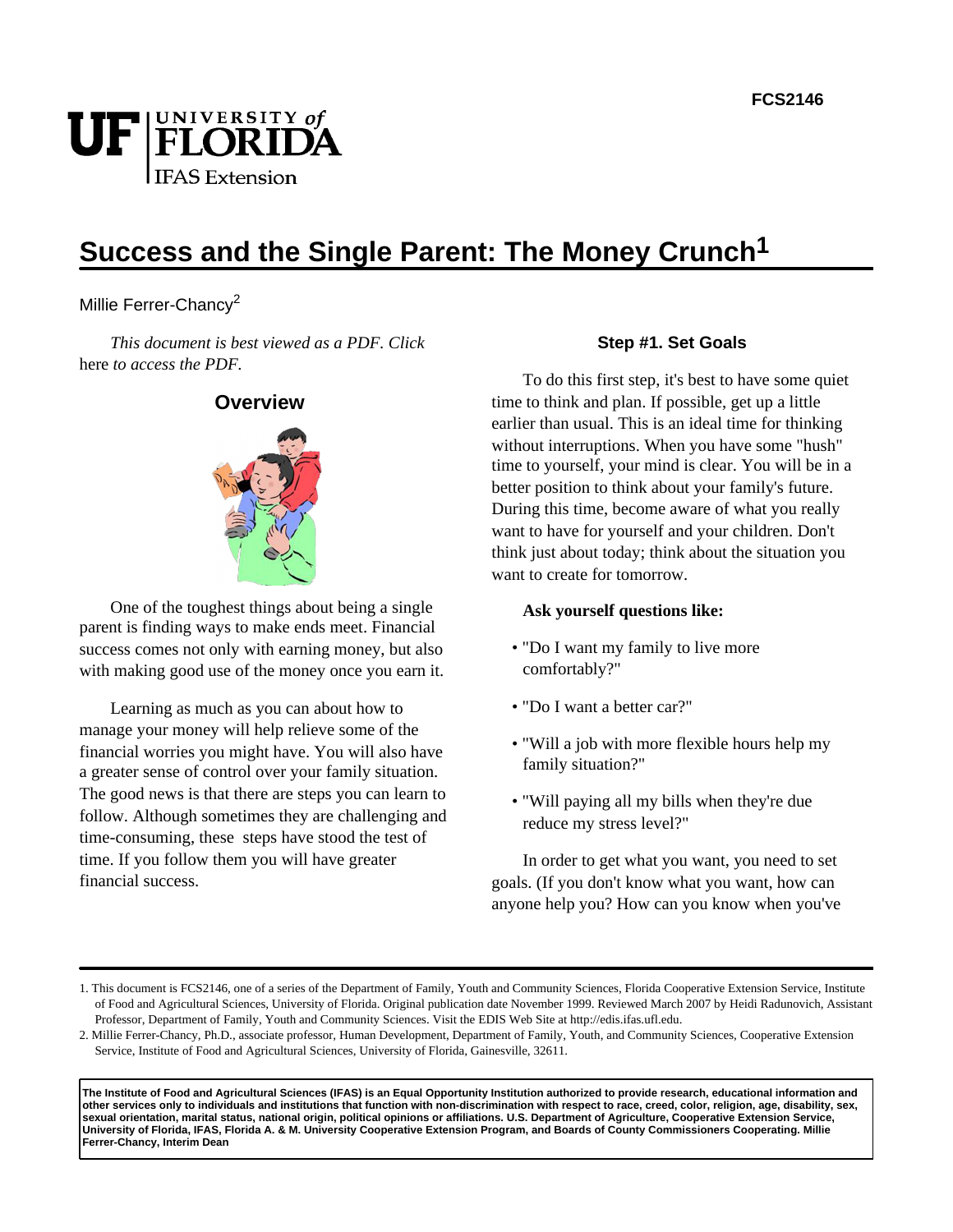arrived?) Having goals gives you something to work toward. What you visualize you can realize. Be sure to set both short-term and long-term goals.

Some short-term goals:

- redecorating a child's bedroom,
- buying a new toaster oven, or
- taking a short family trip.

Long-term goals take more planning and have a bigger impact. Some long-term goals could include:

- buying a better car,
- saving for a down payment on a house, or
- going back to school.

It's easier to reach your goal if you stay focused on one or--at the most--two goals at a time. Working toward many goals at the very same time is frustrating. By reaching for so much, you may not reach any goal--and have to start all over. (*see Activity I*)

Next, evaluate your current financial position. This can be done by completing steps 2, 3, and 4.

#### **Step #2. Evaluate Your Finances**

To develop good spending habits you need to know what all of your expenses include. You need to know where you stand. This can be done by looking at what you have and what you owe. Figure these on a monthly basis.

| Let's start out with <b>FIXED EXPENSES</b> . What are they?                                                                                                       |    |  |
|-------------------------------------------------------------------------------------------------------------------------------------------------------------------|----|--|
| Mortgage payment or rent                                                                                                                                          | \$ |  |
| Installment payments (e.g., car, furniture etc.)                                                                                                                  | \$ |  |
| Medical, dental, car insurance premiums                                                                                                                           | S  |  |
| Savings<br>(Do not overlook savings as a fixed expense. Even<br>\$5 or \$10 a month would be a good start. This will<br>help you handle emergencies more easily.) | \$ |  |
| Other                                                                                                                                                             | \$ |  |
| Next, list PERIODIC EXPENSES. (if these are annual payments,<br>divide by 12 to get your monthly expenses). Be sure to put this<br>money aside.                   |    |  |
| Auto registration                                                                                                                                                 | \$ |  |
| Major repairs and maintenance (auto and home)                                                                                                                     | \$ |  |
| Miscellaneous (e.g., clothing)                                                                                                                                    | S  |  |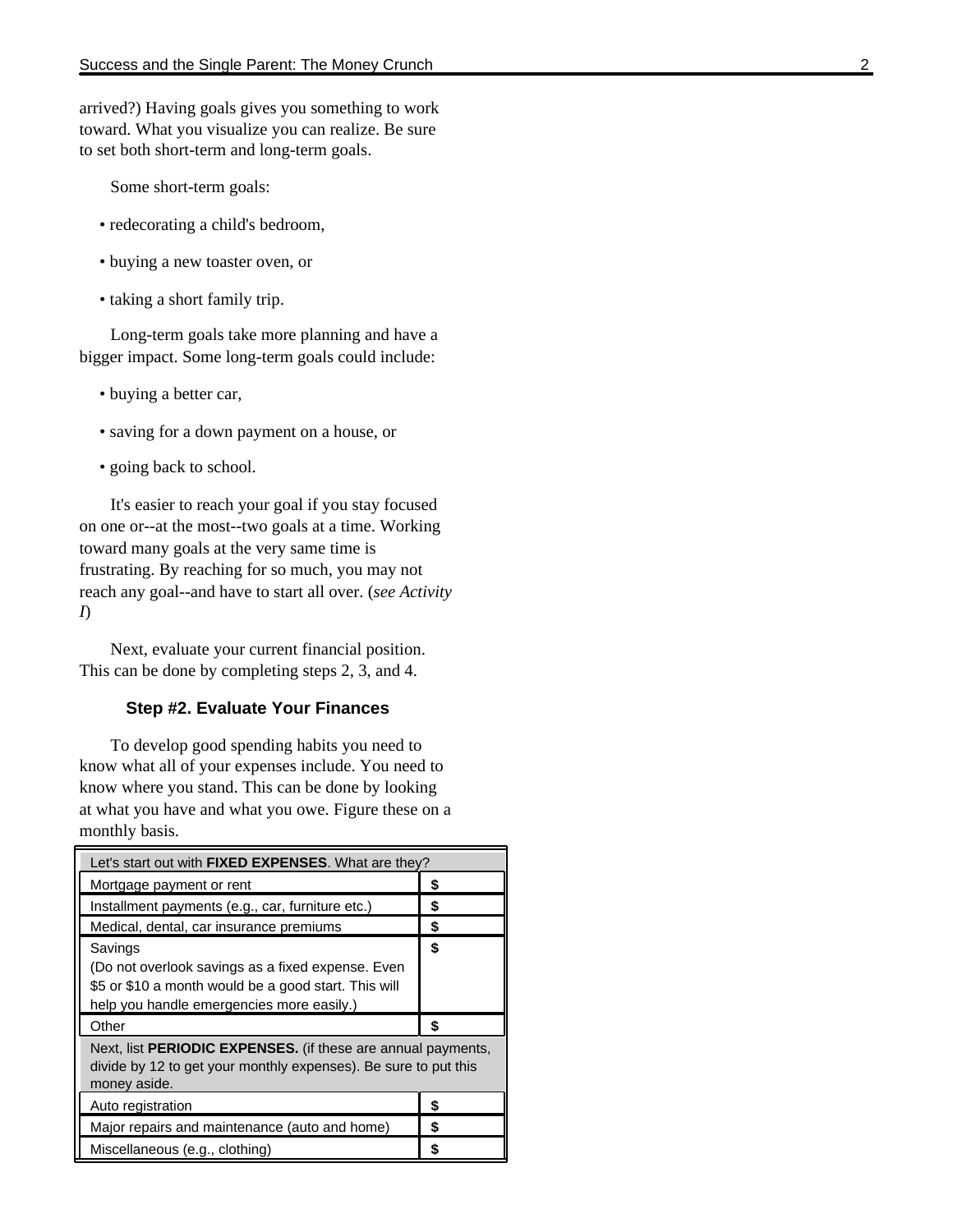# **Step #3. Calculate Your Income**

Although you might be paid biweekly, it is best to calculate your income by the month. This will allow you to see the total picture of your expenses and help you to better plan for the future.

| Take-home pay (if bi-weekly, multiply<br>by 2.165 to get your monthly<br>take-home pay). | \$ |
|------------------------------------------------------------------------------------------|----|
| Alimony and/or child support                                                             |    |
| Other monthly income                                                                     |    |
| <b>Total monthly INCOME</b>                                                              |    |

## **Step #4. Balance Expenses**

Compare the **total expenses from Step #2** with your **total income from Step #3.**

Larger Number: Step \_\_: \$\_\_\_\_\_\_/month

Smaller Number: Step\_\_: \$\_\_\_\_\_\_/month

I have more **income/expenses** *(circle one)* each month than **income/expenses** *(circle one)* **.**

If you have enough money to cover all the items on your expense list, consider yourself lucky. If you do not have enough to cover your expenses, you need to trim.

- The best place to start is with your flexible expenses. Decide what you can cut or delay buying.
- If you still fall short, look at your periodic expenses.
- You can also consider your fixed expenses. One possibility would be to opt for more affordable housing. Free-standing houses usually cost more to rent than an apartment and have the additional responsibility of yard care. Renting an apartment which is closer to work might also be an option.
- Find ways of getting additional income.

# **Step #5. Take Action**

In Step #1, you worked on setting some goals. Now it's time to decide what goal/s you will concentrate on. To help you succeed, follow these actions:

- Choose one or two goal/s.
- Success and the Single Parent: The Money Crunch Develop a written plan to reach your desired 3 • Develop a written plan to reach your desired goal/s.
	- Be flexible; make changes to your plan as needed. *(*see Activity II*)*

# **Hints to Cutting Costs**

Managing with what you have will help make your income go farther. Keeping to your spending plan and finding ways to stretch your dollar will help you reach your goal/s. There are things which you can do to stretch your dollar. Try out some of the following suggestions; stick with the ones that work for you:

- Get rid of credit cards. Just keep one for emergencies.
- Cancel subscriptions to cable TV/magazines.
- Avoid impulse buying--unplanned purchases can wreck your budget.
- Plan your meals for the week. A plan can save you meal preparation time and money.
- Before you go to the store, check supplies on hand and list items you need to buy.
- Clip and save coupons for products you use a lot, but compare costs with non-coupon brands before buying. Sometimes even with the coupon the item costs more.
- Buy fruits and vegetables when they are in season.
- Coordinate errands.
- Eat more meals at home.
- "Brown bag it" at work, school, or trips with your children.
- Use a car pool and share rides.
- Walk or ride a bike whenever possible.
- Watch for store sales, garage sales, and stores that recycle clothes at reasonable cost.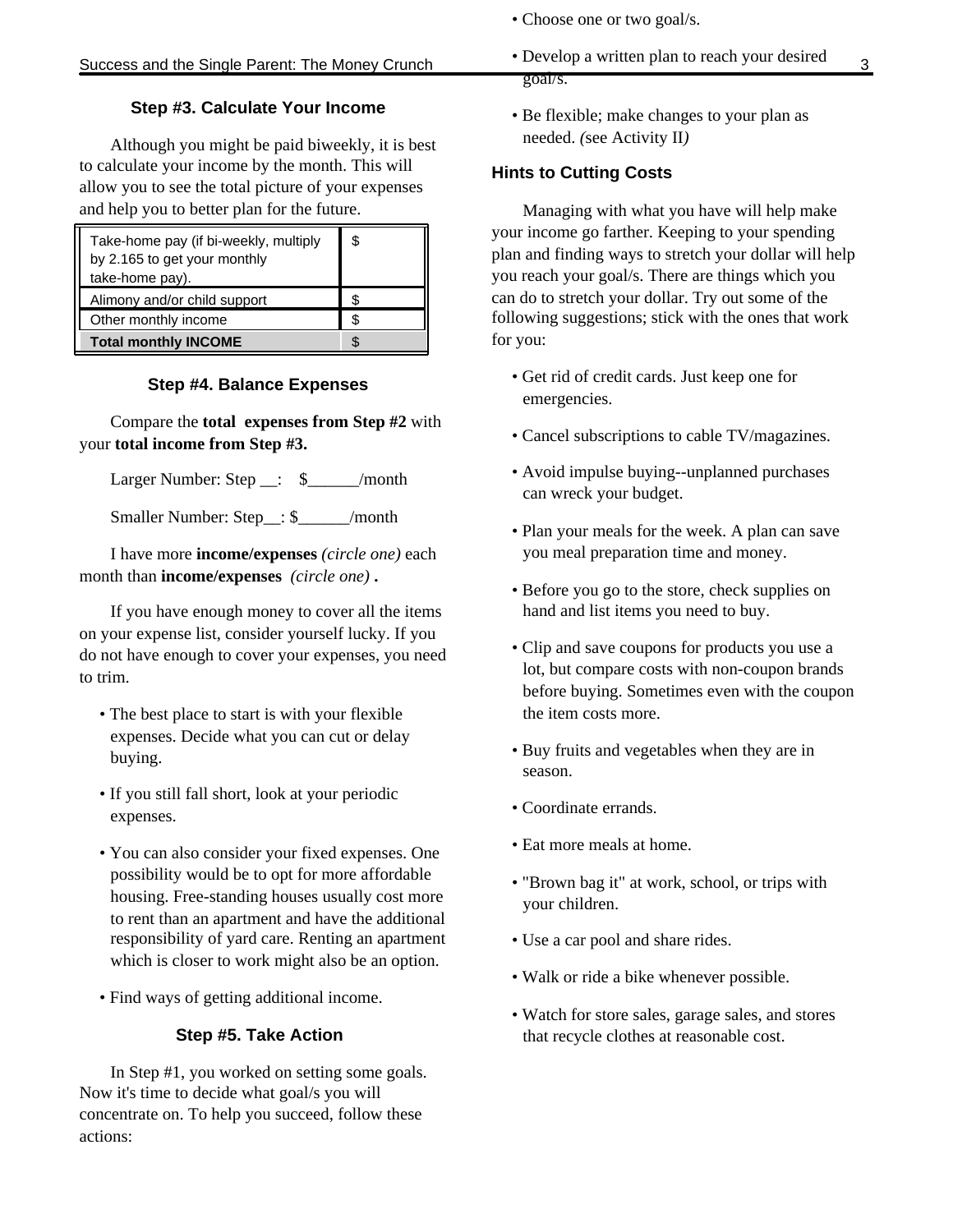- Plan a neighborhood garage sale and get rid of unneeded items. Keep clothes clean and in good repair. Remove stains promptly.
- Turn off all major energy-consuming appliances before leaving home--but not the refrigerator.
- Check to see if you qualify for subsidized housing.
- Join or form a baby-sitting co-op or a food co-op.
- Take advantage of entertainment provided by the community: Visit community parks, museums, and libraries that are free.
- Check on free or low-cost health, dental, or counseling services.
- Can you think of other ways you can cut costs? Jot them down. (See Activity III)
- $\bullet$  . The contract of the contract of the contract of the contract of the contract of the contract of the contract of the contract of the contract of the contract of the contract of the contract of the contract of the co • \_\_\_\_\_\_\_\_\_\_\_\_\_\_\_\_\_\_\_\_\_\_\_\_\_\_\_\_\_\_\_\_\_\_\_\_\_\_\_
	-

#### **What's Next?**

Once you understand the basics of managing your money, you will feel better about yourself because you will be in control. If you still need further assistance in handling your money situation, National Foundation for Credit Counseling can help. Their national telephone number is 1-800-388-2227 and you can visit their website at http://www.nfcc.org/.

Your county Cooperative Extension Service can also provide you with more detailed information on managing your finances. There are many publications and packaged programs that are available to you on specific financial topics.

Maybe you are now interested in finding out more about other financial tasks, whether it's looking into insurance coverage for yourself and family members, retirement and pension plans, college plans, tax benefits, etc. There are lots of resources that can help you. If the Cooperative Extension office doesn't

have the information you need, someone there will help you find the necessary resources. Contact your local Cooperative Extension office for educational assistance.

#### **Reference List**

Harrison, Mary N. 1995. Living Independently: Deciding How To Pay. Fla. Coop. Exten. Serv., IFAS, Univ. Fla., Gainesville. FCS5033.

Harrison, Mary N. 1997. Living Independently: Establishing Credit. Fla. Coop. Exten. Serv., IFAS, Univ. Fla., Gainesville. FCS 5034.

Harrison, Mary N. 1995. Stretching Your Dollars. Fla. Coop. Exten. Serv., IFAS, Univ. Fla., Gainesville. FCS5007.

Krein, Sheila F. Parenting on Your Own: Be In Control Of Your Finances. N. Cent. Reg. Exten. Urbana, IL. Pub 282e.

Torres, Nayda I., and Vervil Mitchell.1987a. Making Financial Plans Together. Fla. Coop. Exten. Serv., IFAS, Univ. Fla., Gainesville. FCS 7010.

Torres, Nayda I., and Vervil Mitchell. 1987b. A Spending Plan. Fla. Coop. Exten. Serv., IFAS, Univ. Fla., Gainesville. FCS 7012.

#### **Activity I**

#### **My Goal Sheet**

#### **Short-Term Goals: These are goals that I have for the present time.**

In the spaces provided, I'm listing the specific goals I want to set.

 $1.$ \_\_\_\_\_\_\_\_\_\_\_\_\_\_\_\_\_\_\_\_\_\_\_\_\_\_\_\_\_\_\_\_\_ \_\_\_\_\_\_\_\_\_\_\_\_\_\_\_\_\_\_\_\_\_\_\_\_\_\_\_\_\_\_\_\_\_\_\_\_\_\_\_\_\_\_\_ \_\_\_\_\_\_\_\_\_\_\_\_\_\_\_\_\_\_\_\_\_\_\_\_\_\_\_\_\_\_\_\_ \_\_\_\_\_\_\_\_\_\_\_\_\_\_\_\_\_\_\_\_\_\_\_\_\_\_\_\_\_\_\_\_\_\_\_\_\_\_\_\_\_\_\_ \_\_\_\_\_\_\_\_\_\_\_\_\_\_\_\_\_\_\_\_\_\_\_\_\_\_\_\_\_\_\_\_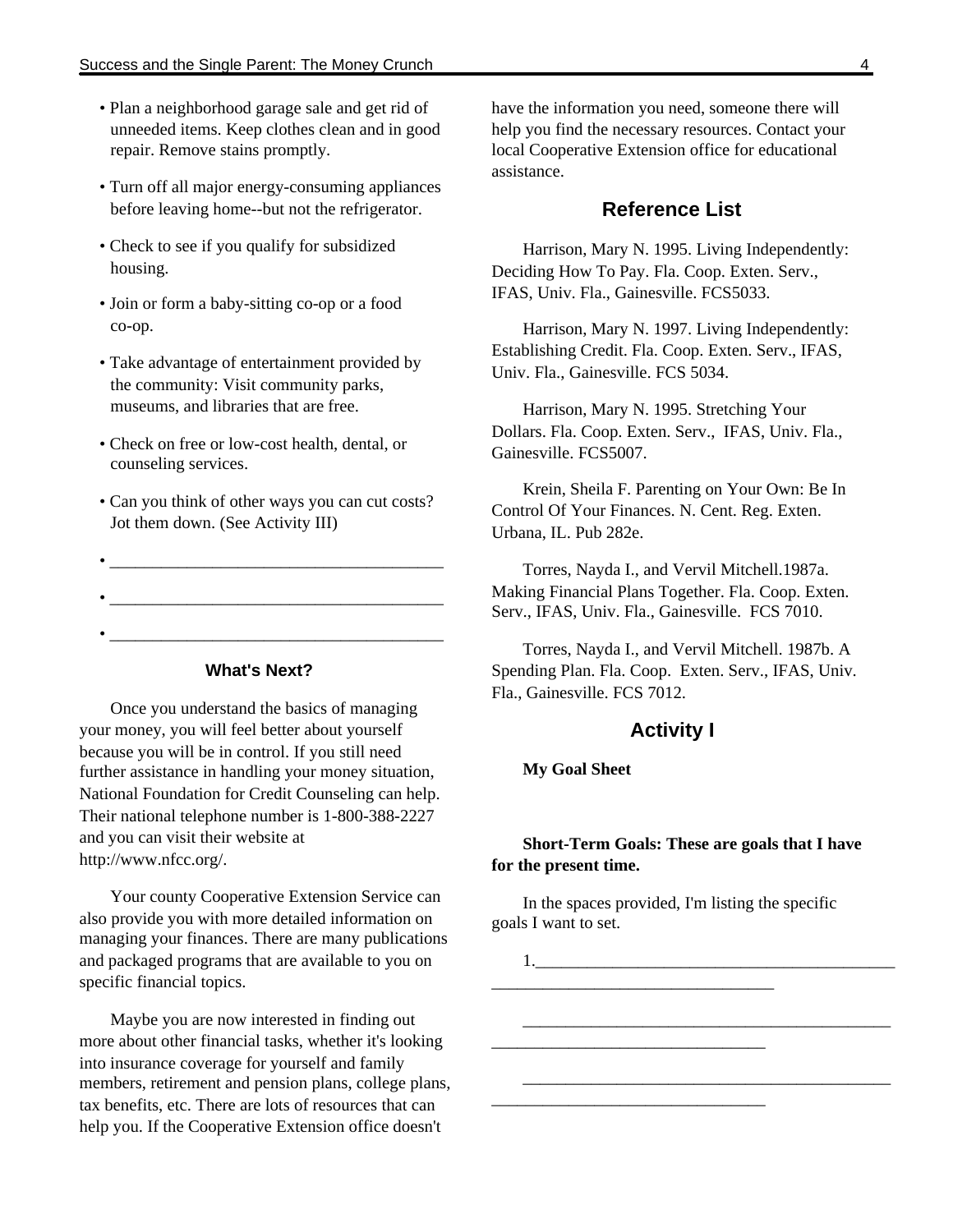|                                                                                                        | <b>Activity II</b>                                        |
|--------------------------------------------------------------------------------------------------------|-----------------------------------------------------------|
|                                                                                                        | I'm Taking Action!                                        |
|                                                                                                        | Step 1: This is the one goal I have chosen.               |
|                                                                                                        |                                                           |
| Long-Term Goals: These goals require that I<br>take several steps-or more-in order to achieve<br>them. |                                                           |
| In the spaces provided, I'm listing the specific                                                       |                                                           |
| goals I want to set.                                                                                   |                                                           |
|                                                                                                        |                                                           |
|                                                                                                        | Step 2: These are many possible ways to reach<br>my goal: |
|                                                                                                        |                                                           |
|                                                                                                        |                                                           |
| 2.                                                                                                     |                                                           |
|                                                                                                        |                                                           |
|                                                                                                        |                                                           |
|                                                                                                        |                                                           |
|                                                                                                        |                                                           |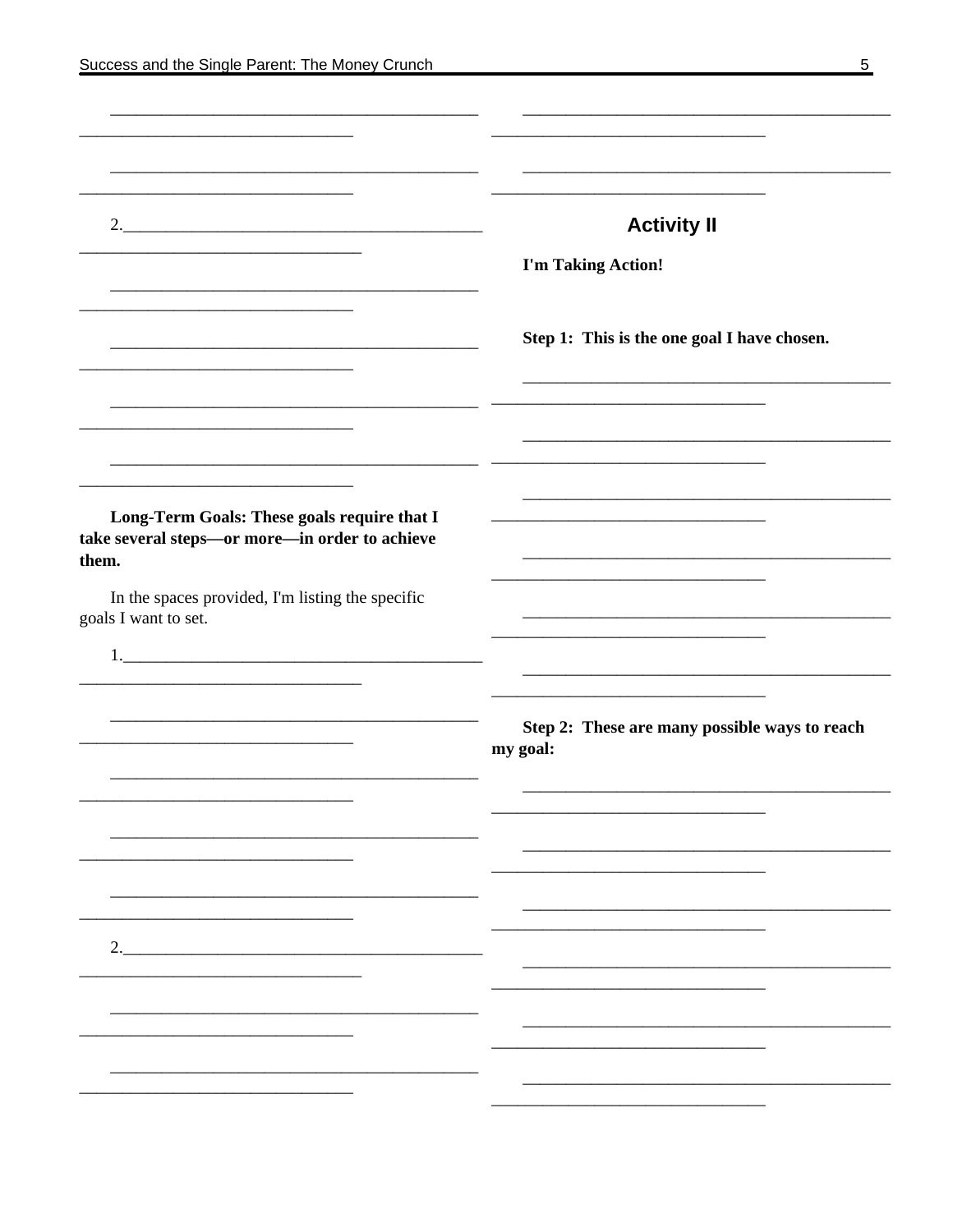| 8. O<br>9. O<br>10. O<br>11. O<br><b>Activity III, First Month</b><br>12. O<br>My personal list of money-stretchers.<br>Each time I use a money-stretcher this month,<br>13. O<br>., I check off the CIRCLE and pat myself on<br>the back for a job well done!<br>14. O<br>1.0<br>15. O<br>2. O<br>16. O<br>3.0<br>17. O<br>4. O | Step 3: This is my plan to reach my goal: | 7. O                              |  |
|----------------------------------------------------------------------------------------------------------------------------------------------------------------------------------------------------------------------------------------------------------------------------------------------------------------------------------|-------------------------------------------|-----------------------------------|--|
|                                                                                                                                                                                                                                                                                                                                  |                                           |                                   |  |
|                                                                                                                                                                                                                                                                                                                                  |                                           |                                   |  |
|                                                                                                                                                                                                                                                                                                                                  |                                           |                                   |  |
|                                                                                                                                                                                                                                                                                                                                  |                                           |                                   |  |
|                                                                                                                                                                                                                                                                                                                                  |                                           |                                   |  |
|                                                                                                                                                                                                                                                                                                                                  |                                           |                                   |  |
|                                                                                                                                                                                                                                                                                                                                  |                                           |                                   |  |
|                                                                                                                                                                                                                                                                                                                                  |                                           |                                   |  |
|                                                                                                                                                                                                                                                                                                                                  |                                           |                                   |  |
|                                                                                                                                                                                                                                                                                                                                  |                                           |                                   |  |
|                                                                                                                                                                                                                                                                                                                                  |                                           |                                   |  |
| 5.0<br>My personal list of money-stretchers.                                                                                                                                                                                                                                                                                     |                                           | <b>Activity III, Second Month</b> |  |
| Each time I use a money-stretcher this month,<br>_, I check off the CIRCLE and pat myself on<br>6. O<br>the back for a job well done!                                                                                                                                                                                            |                                           |                                   |  |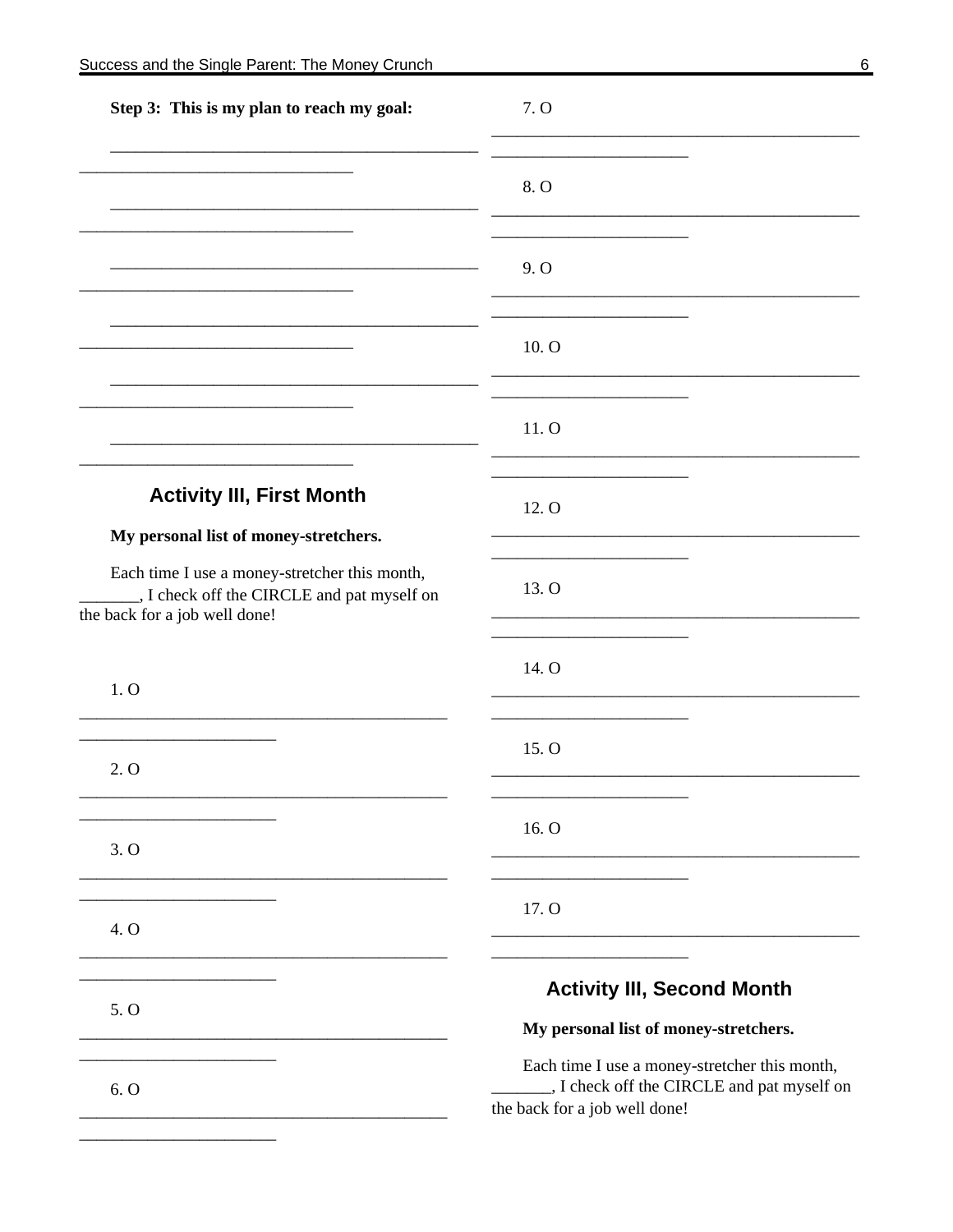| 1.0    | 14. O |  |
|--------|-------|--|
| 2.0    | 15. O |  |
| 3.0    | 16.0  |  |
| 4. O   | 17. O |  |
| 5. O   |       |  |
| $6.0$  |       |  |
| 7.0    |       |  |
| 8.0    |       |  |
| 9.0    |       |  |
| 10.0   |       |  |
| $11.0$ |       |  |
| 12. O  |       |  |
| 13. O  |       |  |